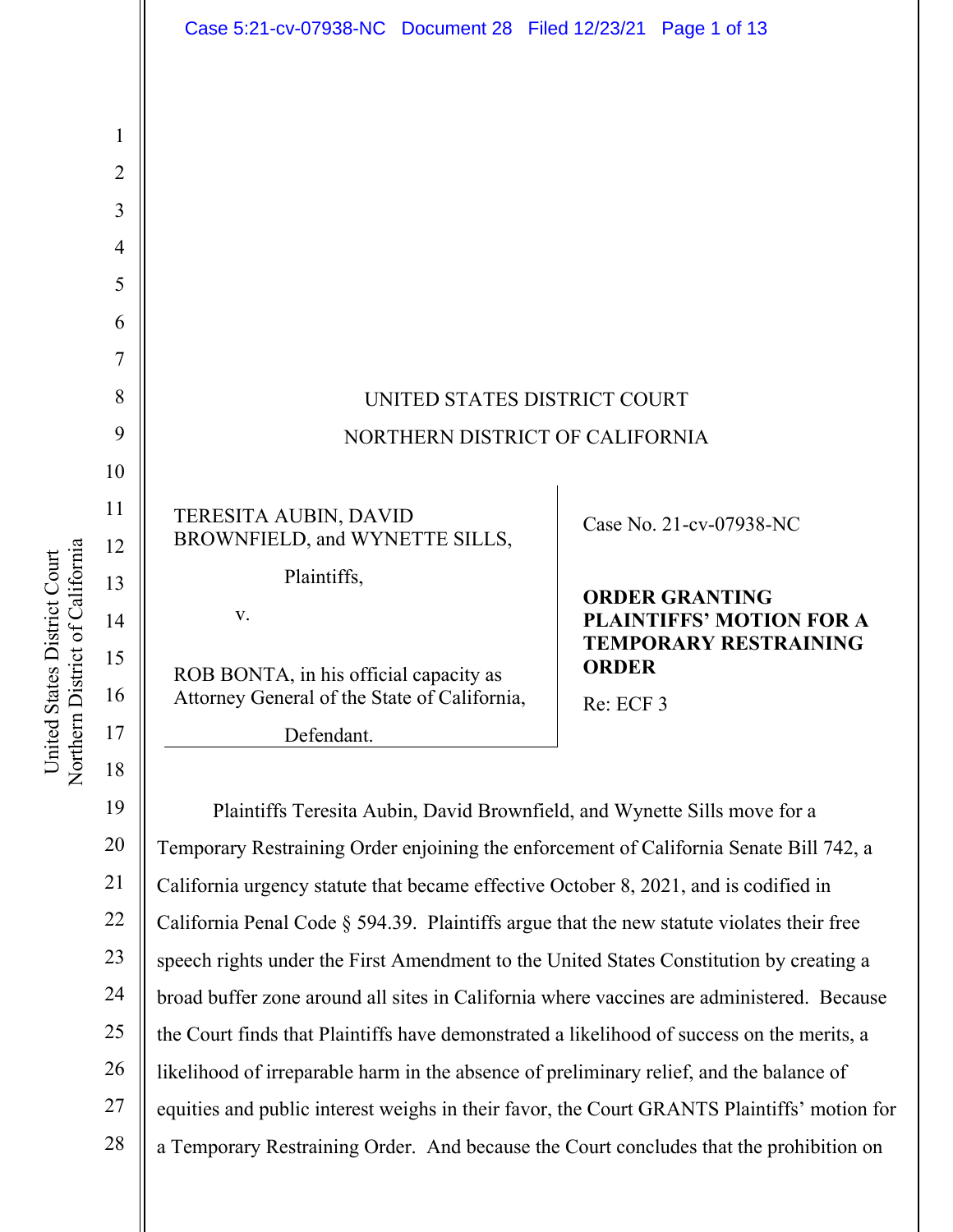approaching with the purpose of harassing is not functionally severable from the remainder of SB 742, the statute must be enjoined in its entirety.

3

1

2

4

5

6

7

8

9

10

11

12

13

14

15

16

17

18

19

#### **I. BACKGROUND**

 Vaccines have been an essential tool in stemming the spread and severity of the COVID-19 virus. The development and distribution of those vaccines has also evoked public controversy, leading to some documented attempts of activists impeding public access to vaccination sites. ECF 12-1, Ex. 6.

 In response, the California Legislature enacted Senate Bill 742 creating Cal. Penal Code § 594.39. The statute makes it unlawful to "knowingly approach within 30 feet of any person while a person is within 100 feet of the entrance or exit of a vaccination site and is seeking to enter or exit a vaccination site, or any occupied motor vehicle seeking entry or exit to a vaccination site, for the purpose of obstructing, injuring, harassing, intimidating, or interfering with that person or vehicle occupant." The statute further states that "[i]t is not a violation of this section to engage in lawful picketing arising out of a labor dispute, as provided in Section 527.3 of the Code of Civil Procedure." A violation of the statute is "punishable by a fine not exceeding one thousand dollars (\$1,000), imprisonment in a county jail not exceeding six months, or by both that fine and imprisonment." Cal. Penal Code § 594.39(a). SB 742 also includes a severability clause if a particular section is found to be unconstitutional. Cal. Penal Code  $\S$  594.39(e).

20 21 22 23 24 25 26 27 28 The statute also includes several definitions. A "vaccination site" is a "physical location where vaccination services are provided, including, but not limited to, a hospital, physician's office, clinic, or any retail space or pop-up location made available for vaccination services." Cal. Penal Code §594.39(c)(6). "Harassing" means "knowingly approaching, without consent, within 30 feet of another person or occupied vehicle for the purpose of passing a leaflet or handbill to, displaying a sign to, or engaging in oral protest, education, or counseling with, that other person in a public way or on a sidewalk area." Cal. Penal Code  $\S$  594.39(c)(1). "Interfering with" means "restricting a person's freedom of movement." Cal. Penal Code  $\S$  594.39(c)(2). "Intimidating" means "making a true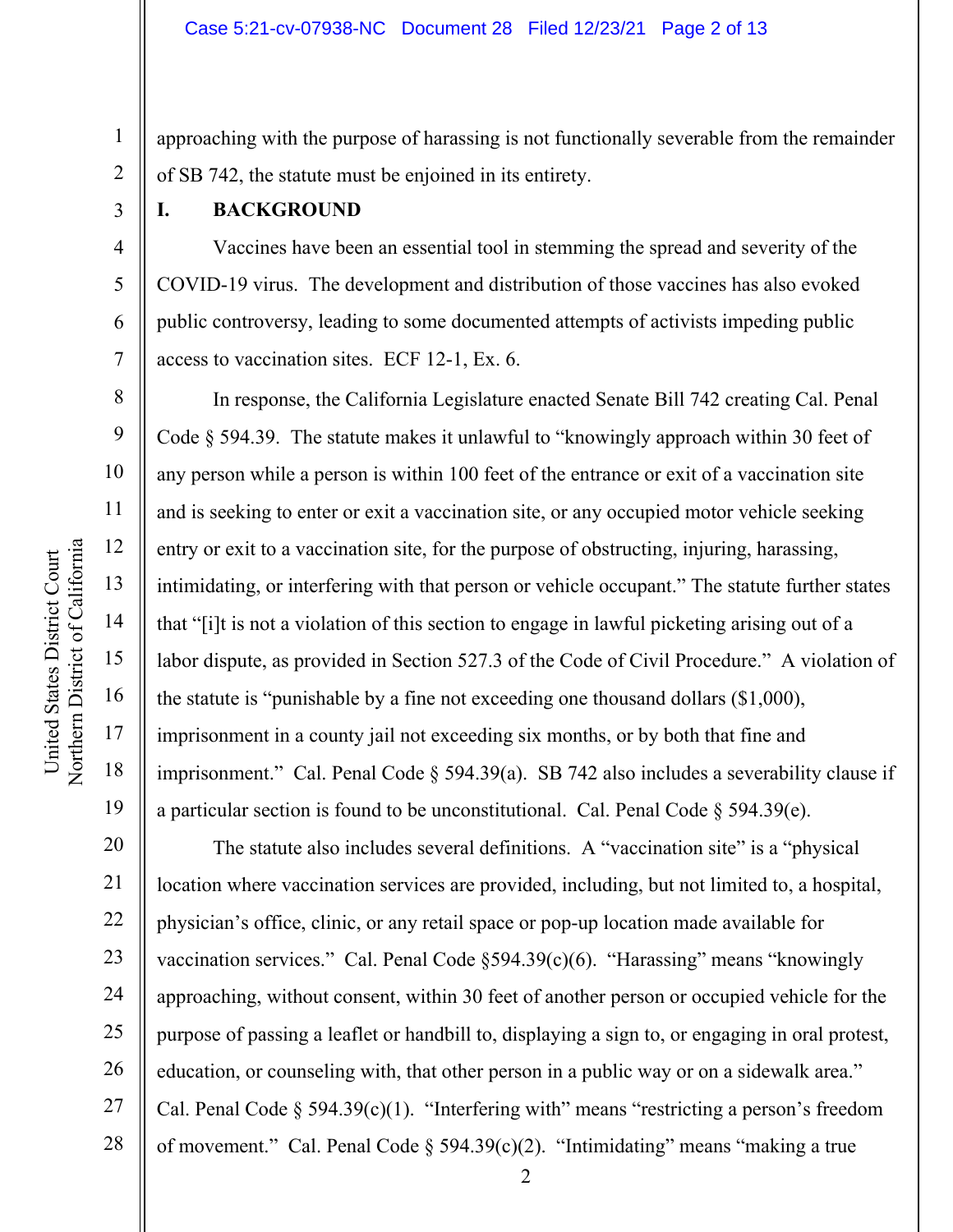3 1 2 3 4 5 6 7 8 9 10 11 12 13 14 15 16 17 18 19 20 21 22 23 24 25 26 27 28 threat directed to a person or group of persons with the intent of placing that person or group of persons in fear of bodily harm or death." Cal. Penal Code  $\S$  594.39(c)(3). "Obstructing" means "rendering ingress to or egress from a vaccination site, or rendering passage to or from a vaccination site, unreasonably difficult or hazardous." Cal. Penal Code  $\S$  594.39(c)(4). When drafting SB 742, the lawmakers made several statutory findings about the public health circumstances giving rise to SB 742. 2021 Cal. Legis. Serv. Ch. 737 (West). including: (1) On March 4, 2020, Governor Gavin Newsom declared a state of emergency in California due to the threat posed by the novel coronavirus (COVID-19) pandemic. (2) The COVID-19 pandemic has resulted in the tragic death of over 640,000 Americans, including over 65,000 Californians. (3) COVID-19 is increasingly infecting Californians' children and preventing them from learning and attending school. (4) The federal Centers for Disease Control and Prevention (CDC) stated that one of the principal ways that SARS-COV-2, the virus that causes COVID-19, is spread is through inhalation of very fine respiratory droplets and aerosol particles. (5) Preeminent virologists, epidemiologists, and medical journals have all recognized that SARS-COV-2 can spread through aerosol transmission over multiple feet. (6) The CDC recently told the public that the Delta COVID-19 variant, B.1.617.2,  $AY.1$ ,  $AY.2$ ,  $AY.3$ , is one of the most infectious and easily transmitted respiratory viruses ever. (7) Preeminent virologists, epidemiologists, and medical journals have also recognized that other infectious diseases, including measles, chickenpox, and tuberculosis, all spread through airborne transmission. (8) Future unknown infectious diseases also likely will spread through airborne transmission. (9) To blunt and stop infectious diseases, the State of California has an overwhelming and compelling interest in ensuring its residents can obtain and access vaccinations. (10) The United States Supreme Court previously upheld a buffer zone protecting patients right to access healthcare services.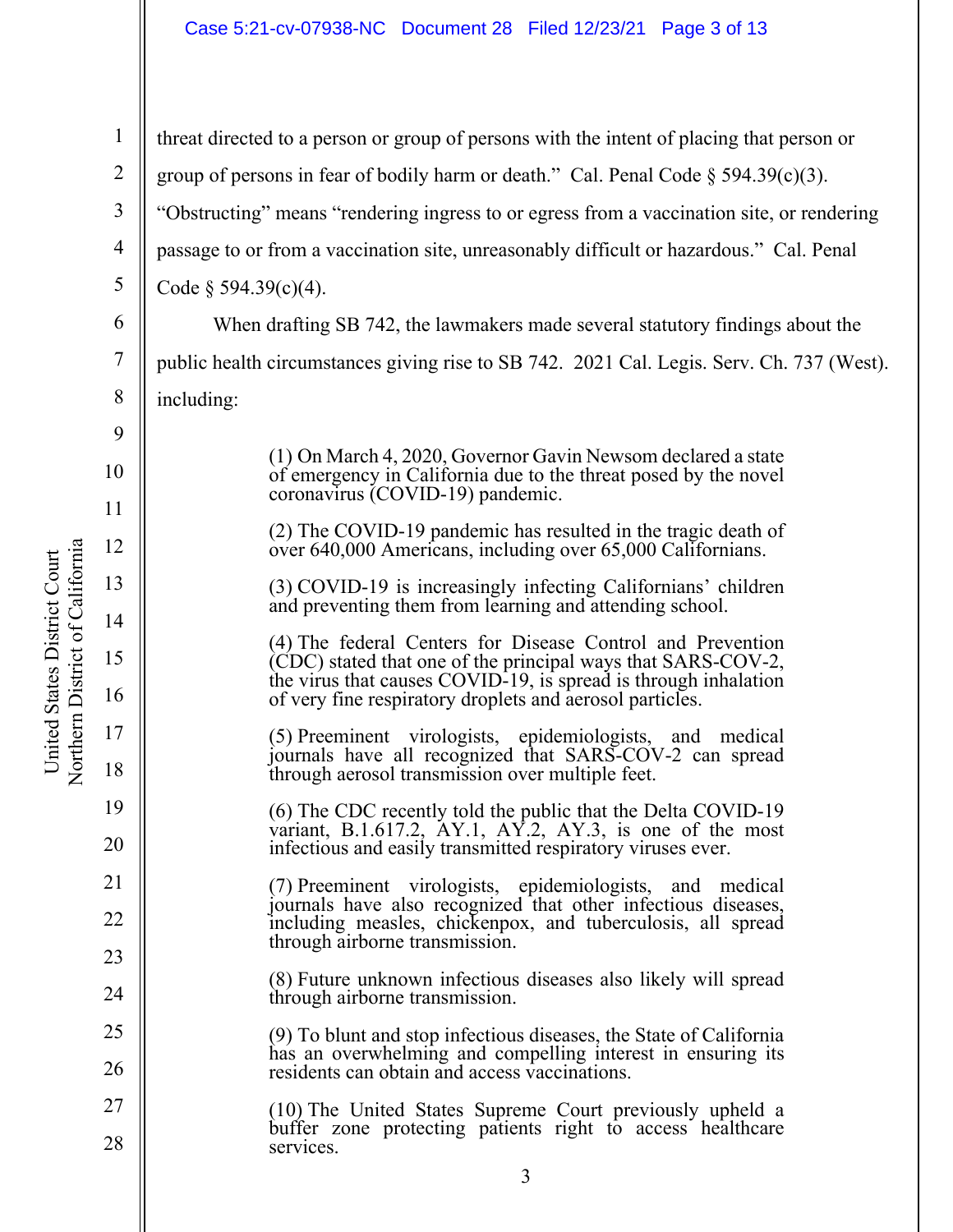Case 5:21-cv-07938-NC Document 28 Filed 12/23/21 Page 4 of 13

(11) Given the distance across which airborne infectious diseases spread, a 30-foot buffer zone is necessary to protect the health of Californians trying to access vaccination sites.

(12) Protestors at vaccination sites continue to impede and delay Californians' ability to access vaccination sites.

(b) Therefore, it is the intent of the Legislature to protect Californians from infectious diseases by safeguarding their right to access vaccination sites and ensuring that Californians can lawfully protest

*Id.* at § 1(a).

On October 30, 2021, U.S. District Court Judge Dale A. Drozd in the Eastern District of California heard a related challenge to SB 742 and granted a plaintiff's motion for a temporary restraining order in part, enjoining the harassment section of the statute. *Right to Life of Central California v. Bonta*, No. 21-cv-01512-DAD-SAB, 2021 WL 5040426 (E.D. Cal. Oct. 30, 2021). As explained below, this Court agrees with Judge Drozd's merits analysis but differs somewhat as to severability and the appropriate scope of the order.

 Plaintiffs Teresita Aubin, David Brownfield, and Wynette Sills are activists who routinely engage in activities including handing out pamphlets, holding signs and engaging in sidewalk conversations near vaccination sites, but do not wish to be arrested for doing so. ECF 12-3, 12-4, 12-5 (Declarations of Plaintiffs). Following passage of SB 742, Plaintiffs filed suit against California Attorney General Rob Bonta in his official capacity alleging that the statute violated their free speech rights under the United States and California Constitutions. ECF 1 at 2. Shortly thereafter, Plaintiffs moved for a Temporary Restraining Order, seeking to enjoin SB 742 in its entirety. All parties have consented to the jurisdiction of a magistrate judge under 28 U.S.C. § 636(c).

25

20

United States District Court

United States District Court

21

22

23

24

26

27

28

## **II. LEGAL STANDARD**

 The standard to obtain a temporary restraining order is similar to that for a preliminary injunction. *Stuhlbarg Intern. Sales Co. v. John D. Brush & Co*., 240 F.3d 832, 839 n.7 (9th Cir. 2001). To be granted a preliminary injunction, the moving party "must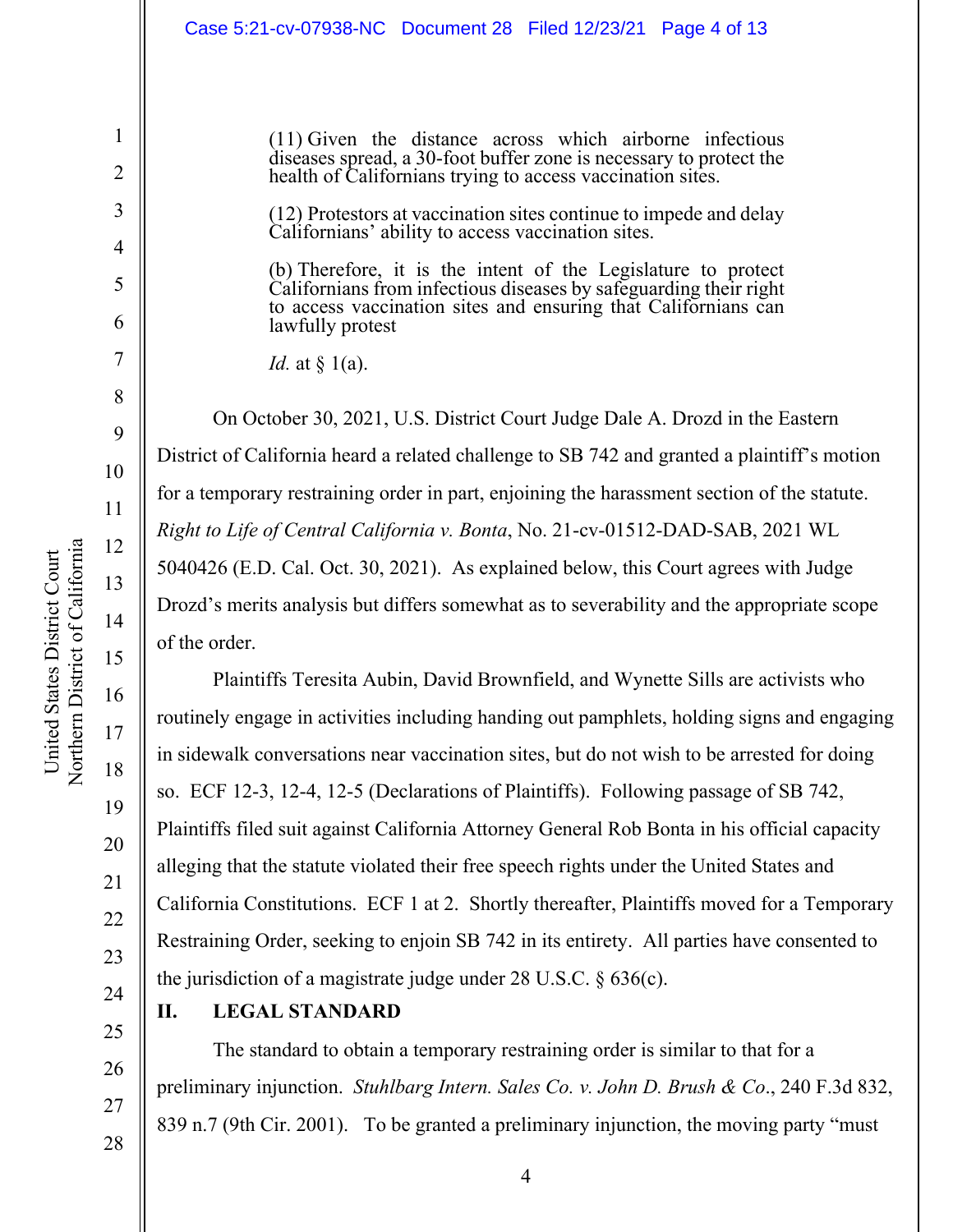establish that he is likely to succeed on the merits, that he is likely to suffer irreparable harm in the absence of preliminary relief, that the balance of equities tips in his favor, and that an injunction is in the public interest." *Winter v. Natural Resources Defense Council, Inc.*, 555 U.S. 7, 20 (2008). "[I]n the First Amendment context, the moving party bears the initial burden of making a colorable claim that its First Amendment rights have been infringed, or are threatened with infringement, at which point the burden shifts to the government to justify the restriction." *Thalheimer v. City of San Diego*, 645 F.3d 1109, 1116 (9th Cir. 2011).

 Even without a showing of likelihood of success on the merits, the Ninth Circuit has allowed plaintiffs to meet the standard for a Temporary Restraining Order by demonstrating that their clam raise a "serious questions going to the merits" and the balance of hardships tips sharply in the plaintiff's favor." *All. for the Wild Rockies v. Cottrell*, 632 F.3d 1127, 1134-1135 (9th Cir. 2011) (internal citation omitted).

 Because the Court concludes that Plaintiffs have demonstrated a likelihood of success on the merits, it applies the test from *Winter*.

#### **III. DISCUSSION**

A. Plaintiffs Have Demonstrated A Likelihood of Success On The Merits The Court concludes that Plaintiffs have showed a likelihood of success on the merits of their First Amendment Claim. First, SB 742 is not content-neutral because it creates an exception to otherwise proscribed activity for labor picketers and the legislative history shows that the speech that the drafters were concerned about was specifically antivaccine language. Although the state undoubtedly has compelling state interests in preventing the spread of COVID-19 and ensuring access to vaccines, the statute is not narrowly tailored to achieve those objectives.

25

1. SB 742 Is Not Content-Neutral

26 27 28 A threshold inquiry is whether the SB 742 is content-neutral. *Perry Education Ass'n. v. Perry Local Educators' Ass'n*, 460 U.S. 37, 45 (1983). Plaintiffs argue that the Statute is not content-neutral because it contains an exemption for "lawful picketing

1

2

3

4

5

6

7

8

9

10

11

12

13

14

15

16

17

18

19

20

21

22

23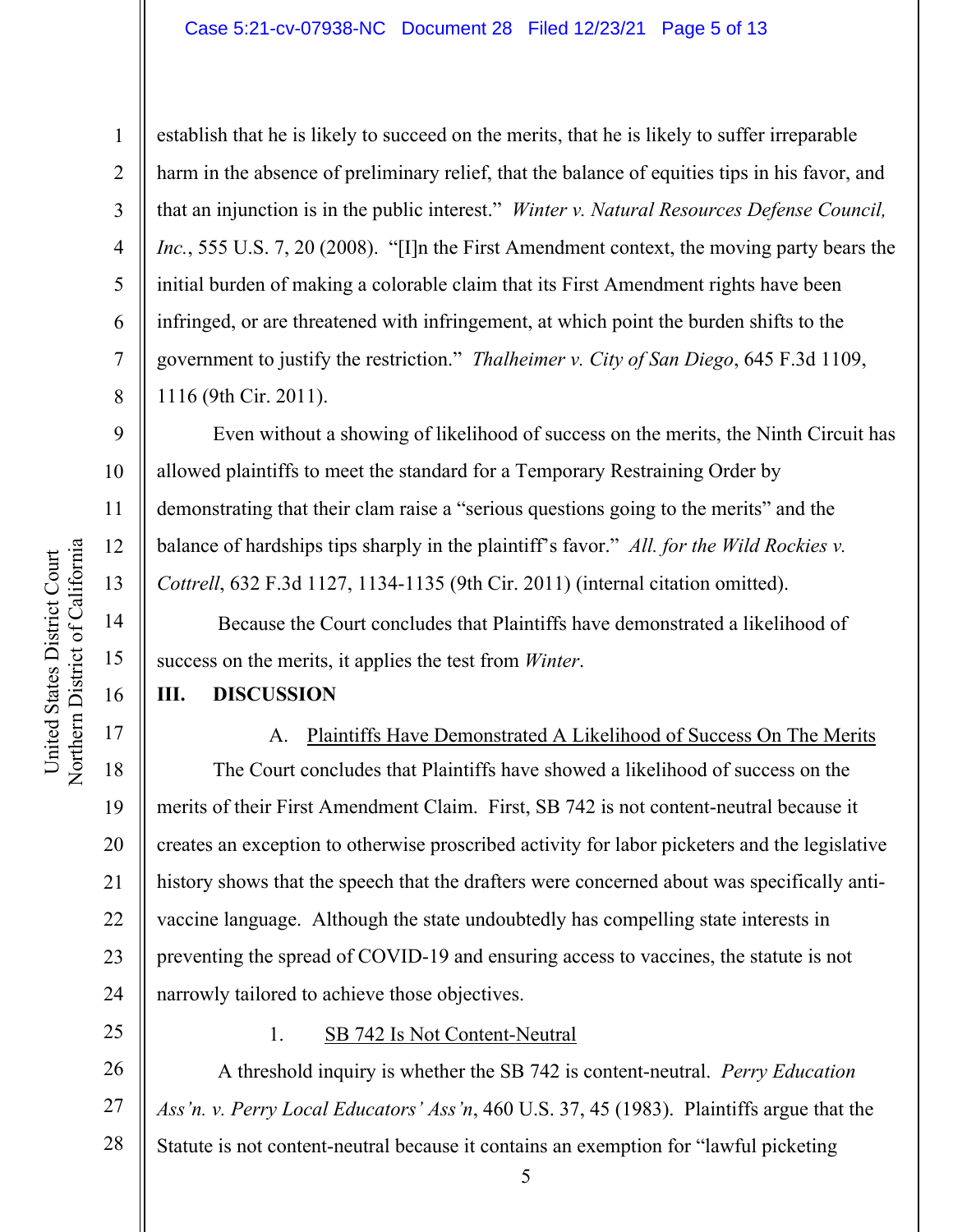arising out of a labor dispute . . ." Section 594.3(d). And "[l]aws that exempt labor picketing are content-based restrictions on speech." *Carey v. Brown*, 447 U.S. 455, 471 (1980).

The State responds that section is a clarification rather than an exception or exemption because picketing itself does not run afoul of the statute so long as the picketers do not approach people with the prohibited intents. By contrast, in *Carey*, the challenged statute banned all picketing in front of residences or dwellings, except for labor picketing. *Id.* at 457; ECF 12 at 11-12. The Court concludes that the statute is not content-neutral as it permits labor picketers to engage in activity that would be illegal if conducted by other parties.

 Additionally, even to the extent that SB 742 is facially neutral, there is no doubt that this legislation was adopted in part because of concern about anti-vaccine speech specifically. Such legislative concerns cut against a conclusion that a facially neutral statute is truly content-neutral. *See, e.g*., *Nat'l Rifle Ass'n v. City of Los Angeles*, 441 F. Supp. 3d 915, 930-31 (C.D. Cal. 2019) ("though facially content-neutral, will be considered content-based regulations of speech: laws that cannot be justified without reference to the content- of the regulated speech, or that were adopted by the government because of disagreement with the message the speech conveys . . .") (internal citations and quotation marks omitted). Legislative findings indicate that SB 742 was adopted, in part, because of disagreement with anti-vaccine protesters. 2021 Cal. Legis. Serv. Ch. 737 (West) § 1(a)(12).

22 23 24 25 26 27 Because the challenged restrictions are not "neutral" and of "general applicability," they must satisfy "strict scrutiny," and this means that they must be "narrowly tailored" to serve a "compelling" state interest. *Church of Lukumi Babalu Aye, Inc. v. City of Hialeah*, 508 U.S. 520, 546 (1993). The Court concludes that, although the state clearly has compelling state interests in stemming the spread of COVID-19 and ensuring access to vaccines, SB 742 is not narrowly tailored to achieve those objectives.

Northern District of California Northern District of California United States District Court United States District Court

1

2

3

4

5

6

7

8

9

10

11

12

13

14

15

16

17

18

19

20

21

6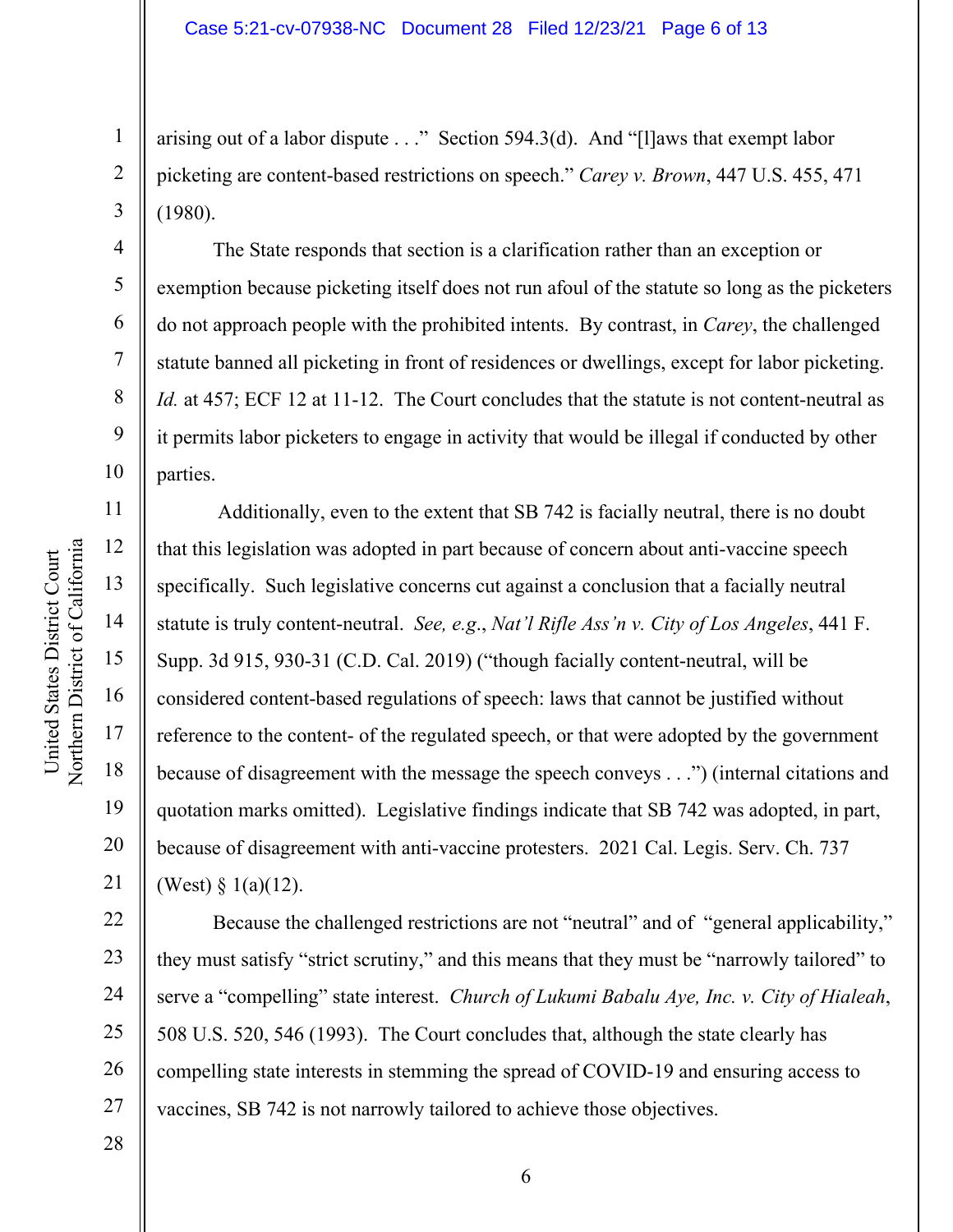# 2. Preventing the Spread of COVID-19 and Ensuring Access to Vaccinations Are Compelling State Interests

 The Court concludes that ensuring access to vaccines is a compelling state interest. Plaintiffs do not offer the Court any reason to believe otherwise. As the United States Supreme Court has recognized, "[s]temming the tide of COVID-19 is unquestionably a compelling state interest." *Roman Catholic Dioceses of Brooklyn v. Cuomo*, 529 U.S. \_\_ (2020). Given that vaccines are a critical tool in the fight against COVID-19, ensuring safe access to vaccines for those who wish to have one is also a compelling state interest.

## 9

10

11

12

13

14

15

16

17

18

19

20

21

22

23

## 3. SB 742 Is Not Narrowly Tailored

This statute, broader than exists anywhere in the country, is not narrowly tailored to achieve the compelling state interests in stopping the spread of COVID-19 or of ensuring access to vaccines. In fact, Defendant does not dispute that SB 742 would not survive strict scrutiny, arguing instead that it survives *intermediate* scrutiny as a content-neutral time, place, and manner restriction. ECF 12 at 7. The statute is not narrowly tailored based on the size of the buffer zone, the locations at which speech is limited, and the range of people with whom Plaintiffs are barred from communicating.

Plaintiffs note, and the Court agrees, that SB 742 differs from the statute upheld by the Supreme Court in *Hill v. Colorado*, 530 U.S. 703 (2000). Although the language of that statute is nearly identical to the one at issue in *Hill*, the statute there only prohibited unconsented approaches of eight feet. *Id.* at 719. In upholding the statute, the Supreme Court emphasized the relative modesty of the zone, and the fact that both speech and pictures could be easily conveyed over the eight feet, leaving open ample "alternative channels of communication." *Id.* at 726-29.

24 25 26 27 28 The same is not true here. SB 742 is not narrowly tailored with respect to the amount of space in which speech is limited. In its argument at the hearing, the state argued that the dispositive question is not so much the size of the buffer zone, but the amount of speech limited. It then argued that that a 30-foot buffer zone would not encompass that much more speech than an eight-foot buffer zone in *Hill*. As a matter of common sense, it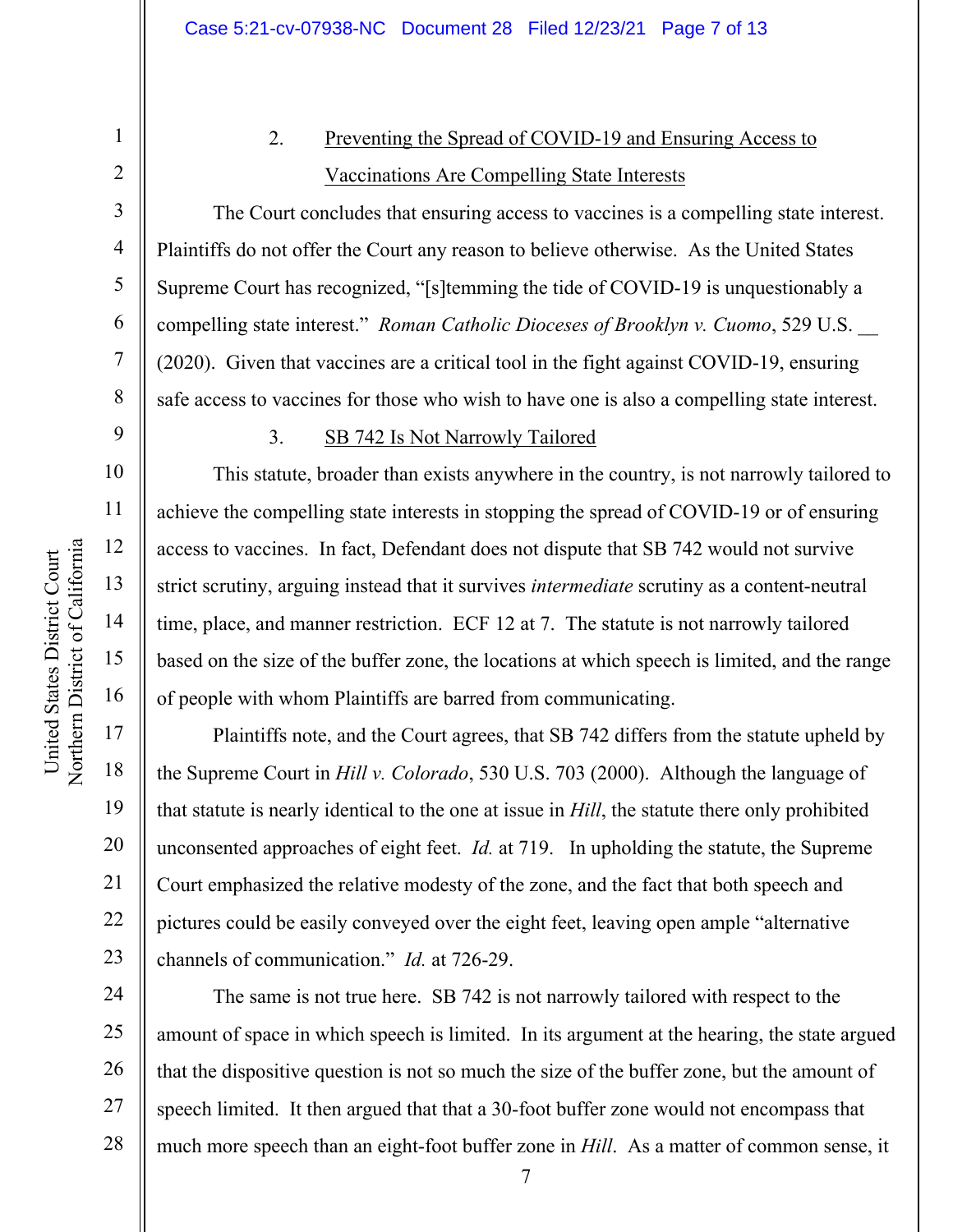is difficult to imagine how this could be so when, as the Plaintiffs point out, it would be nearly impossible to have any sort of conversation or exchange with a 30-foot buffer zone. ECF 3-1 at 5-6.

SB 742 is also not narrowly tailored with respect to locations affected. Different than the circumstances in *Hill*, COVID-19 vaccines are given out in multiple locations in a community, not just at a particular type of medical clinic. Because the purpose is to make them readily accessible vaccines are given out in retail establishments, community centers, and other locations with the result that any restriction on speech imposed by SB 742 would not be limited to a narrow set of locations.

Finally, the statute is not narrowly tailored with respect to the people that it shields from speech. Although the state repeatedly refers to "patients" in its analysis, SB 742 applies to interactions with anyone who is entering a vaccination cite, whether they intend to get a vaccine or not. *See, e.g.*, ECF 12 at 10-12.

The state suggests in reply that SB 742 does not bar protesters from *being* in the protest zone, as long as they do not *approach* people with the proscribed intents. ECF 12 at 16 ("Plaintiffs are free to remain in one place near a vaccination site—even when a patient passes within 30 feet of them—and offer pamphlets or literature, ask those entering or exiting to speak with them, or hold signs—so long, of course, as they do not obstruct or impair the ability of patients to enter or exit the site when doing so" even quite close to the entry of sites).

21 22 23 24 25 26 27 28 The logistics of this are difficult to work through, given that the statutory definition of harassment includes many standard protest activities. How is a protester supposed to get in the zone while approaching no one? How is a local official attempting to enforce this law consistent with the First Amendment to know whether protest activities are permissible? The state could achieve the same purpose simply by enforcing existing laws against intimidation, *see, e.g.*, Cal. Penal Code § 422 (Criminal Threats), or obstruction of movement. *See, e.g.*, Cal. Penal Code § 602.1 (Interfering Or Obstructing A Public Business Establishment).

1

2

3

4

5

6

7

8

9

10

11

12

13

14

15

16

17

18

19

20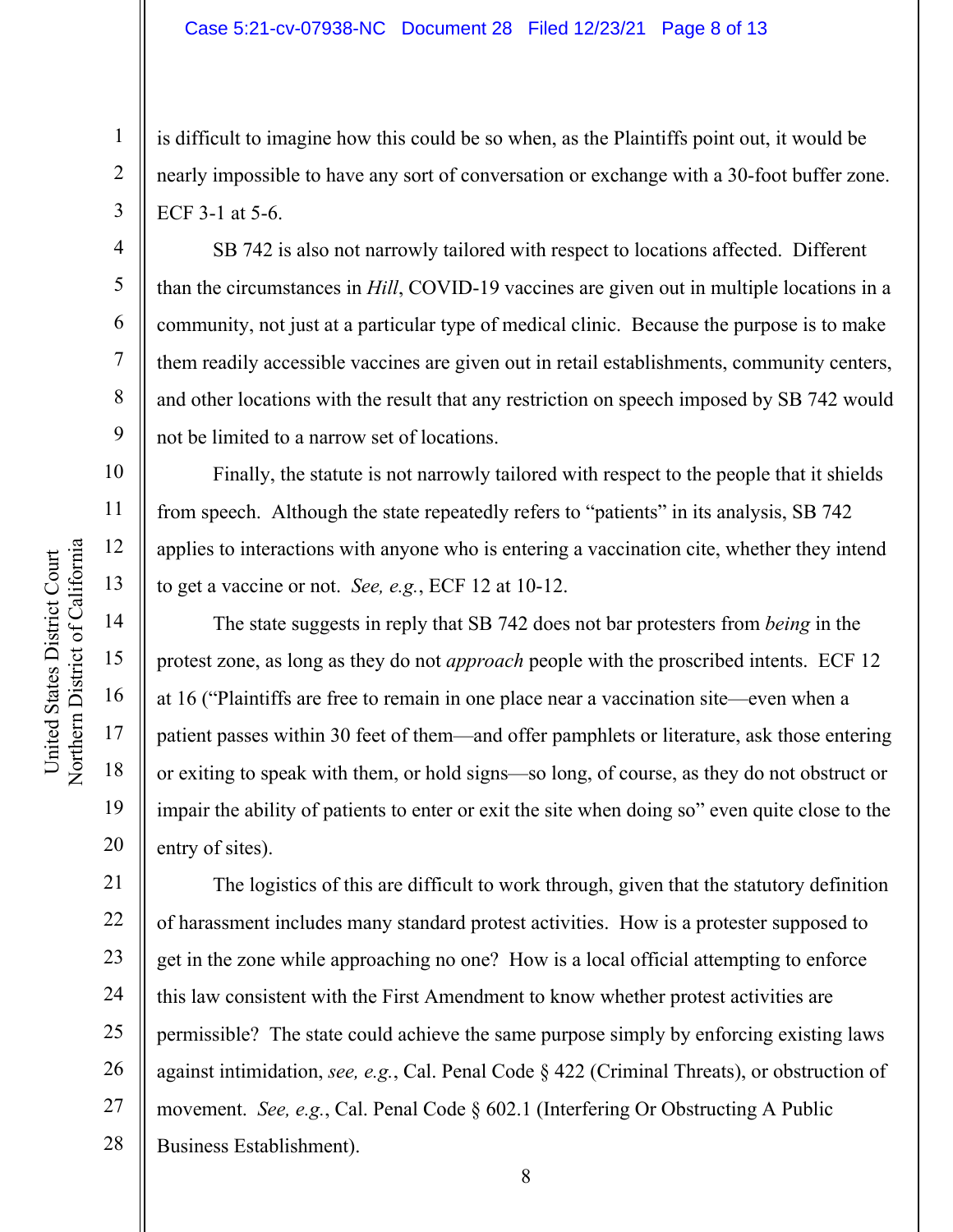Because SB 742 is not narrowly tailored to achieve a compelling state interest, the Court concludes that Plaintiffs have met their burden to show a likelihood of success on the merits of their First Amendment claim.

4

1

2

3

5

6

7

8

9

10

11

12

13

14

15

16

17

18

19

20

21

22

B. Plaintiffs Will Suffer Irreparable Harm In The Absence Of Relief

 Having concluded that Plaintiffs have shown a likelihood of success on the merits, the Court further concludes that Plaintiffs will suffer irreparable harm in the absence of relief. "The loss of First Amendment freedoms, for even minimal periods of time, unquestionably constitutes irreparable injury." *Elrod v. Burns*, 427 U.S. 347, 373 (1976) (plurality opinion). Defendant does not dispute that the deprivation of a constitutional right is an irreparable harm, only that SB 742 is not unconstitutional. ECF 12 at 18. Instead, it focuses on the harm resulting from COVID-19 and the public interest in responding to it, which will be addressed below. *Id.* 

C. Public Interest/Balance Of The Equities

Next the Court assesses the public interest and balances the equities involved. When the government is a party, those two inquiries merge. *Padilla v. Immigr. & Customs Enf't*, 953 F.3d 1134, 1141 (9th Cir. 2020) (citing *Drakes Bay Oyster Co. v. Jewell*, 747 F.3d 1073, 1092 (9th Cir. 2014)).

 Here, there are significant public interests on both sides. Plaintiffs note that "[w]here a plaintiff makes a showing of probable success on the merits in a First Amendment challenge, the public interest factor is easily met. The Ninth Circuit has consistently recognized the significant public interest in upholding First Amendment principles." *Doe v. Harris*, 772 F.3d 563, 583 (9th Cir. 2014).

23 24 25 26 27 28 The state responds that "SB 742 imposes minimal restrictions on plaintiffs' expressive activities while serving critical public health purposes during an ongoing pandemic." ECF 12 at 18. The Supreme Court has recognized the importance of vaccines to the health of society. *Id.* A critical public interest in ensuring that people can get vaccines free of harassment weighs against a minimal restriction on Plaintiffs' free expression rights.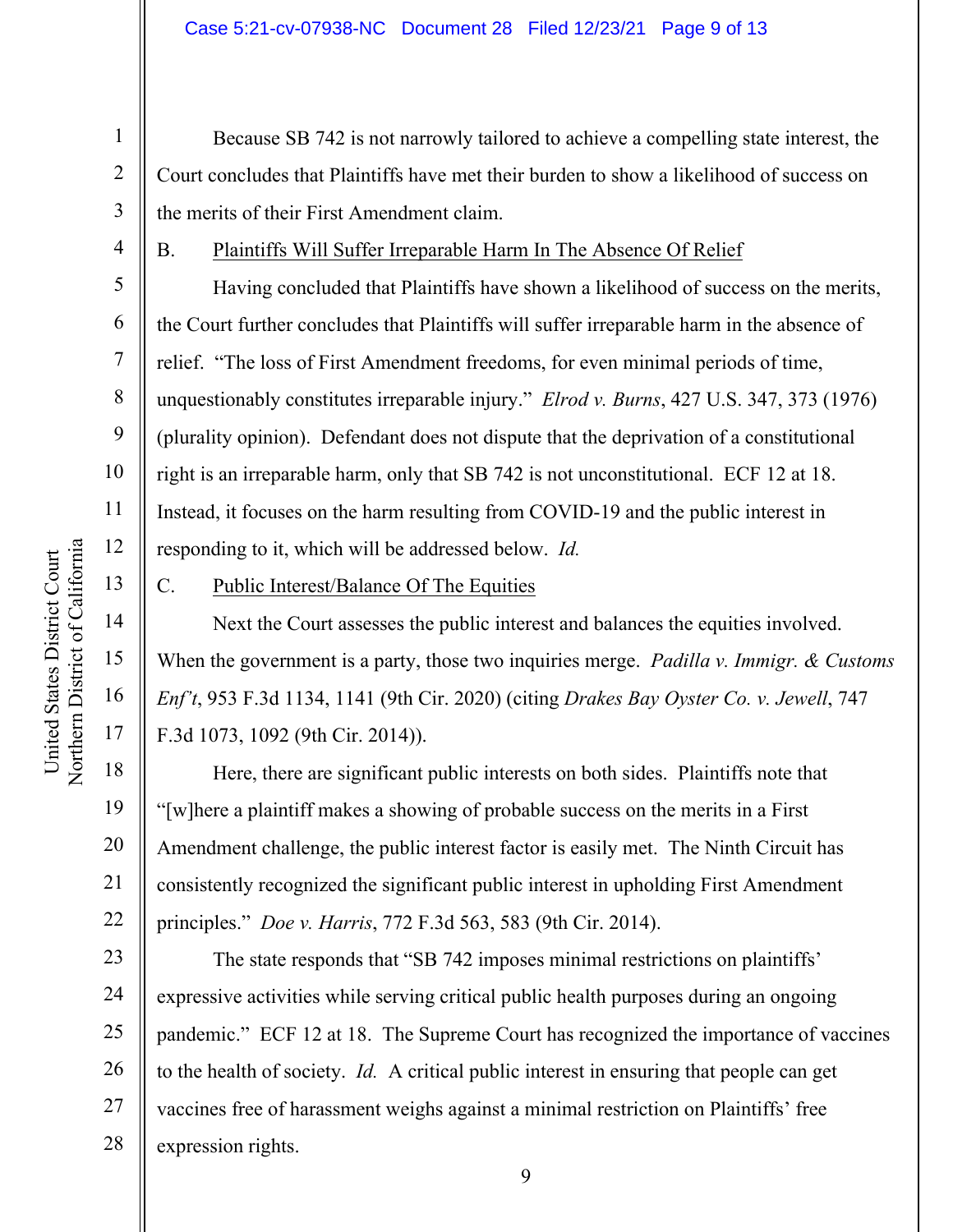Recognizing the important interests at play on both sides, the vindication of constitutional rights favors pre-enforcement relief. Therefore, Plaintiffs' Motion for a Temporary Restraining Order is GRANTED.

4

1

2

3

5

6

7

8

9

10

11

12

13

14

15

16

17

18

19

20

21

22

23

28

#### **IV. REMEDY/SEVERABILITY**

Having concluded that a Temporary Restraining Order is warranted, the Court considers the appropriate scope of the order. Performing severability analysis, the Court applies California law. *Vivid Entertainment, LCC v. Fielding*, 774 F.3d 566, 574 (9th Cir. 2014). Under California law, courts look to three criteria to determine whether a provision is severable. *Id*. A severable provision "'must be grammatically, functionally, and volitionally separable.'" *Id.* (citation omitted). A provision is grammatically separable if "the invalid parts can be removed as a whole without affecting the wording or coherence of what remains." *Id.* at 576 (citation omitted). It is functionally separable if "the remainder of the statute is complete in itself." *Id*. (citation omitted). And it is volitionally separable if the remainder "would have been adopted by the legislative body had the [body] foreseen the partial invalidation of the statute." *Id.* (citation omitted). The existence of a severability clause creates a presumption of severability. *Id.*

 Defendants suggest that, if anything, the Court should enjoin only the portion of the statute that has been specifically challenged by Plaintiffs, namely the prohibition on "knowingly approaching a person or occupied vehicle for the purpose of peaceful oral counseling or education." ECF 12 at 20. Defendants suggest that the Court can accomplish this by enjoining the harassment portion of SB 742, also pointing out the severability clause in the legislation. ECF 12 at 15. This is the same approach that the Eastern District took. *Right to Life*, WL 5040426, at \*15-16.

24 25 26 27 This Court concludes that while the harassment section is grammatically and volitionally severable, it is not functionally severable. As a result, where the Eastern District would enjoin only the harassment portion of SB 742, this Court enjoins the law in its entirety.

In analyzing the appropriate scope of the order, the Eastern District found that the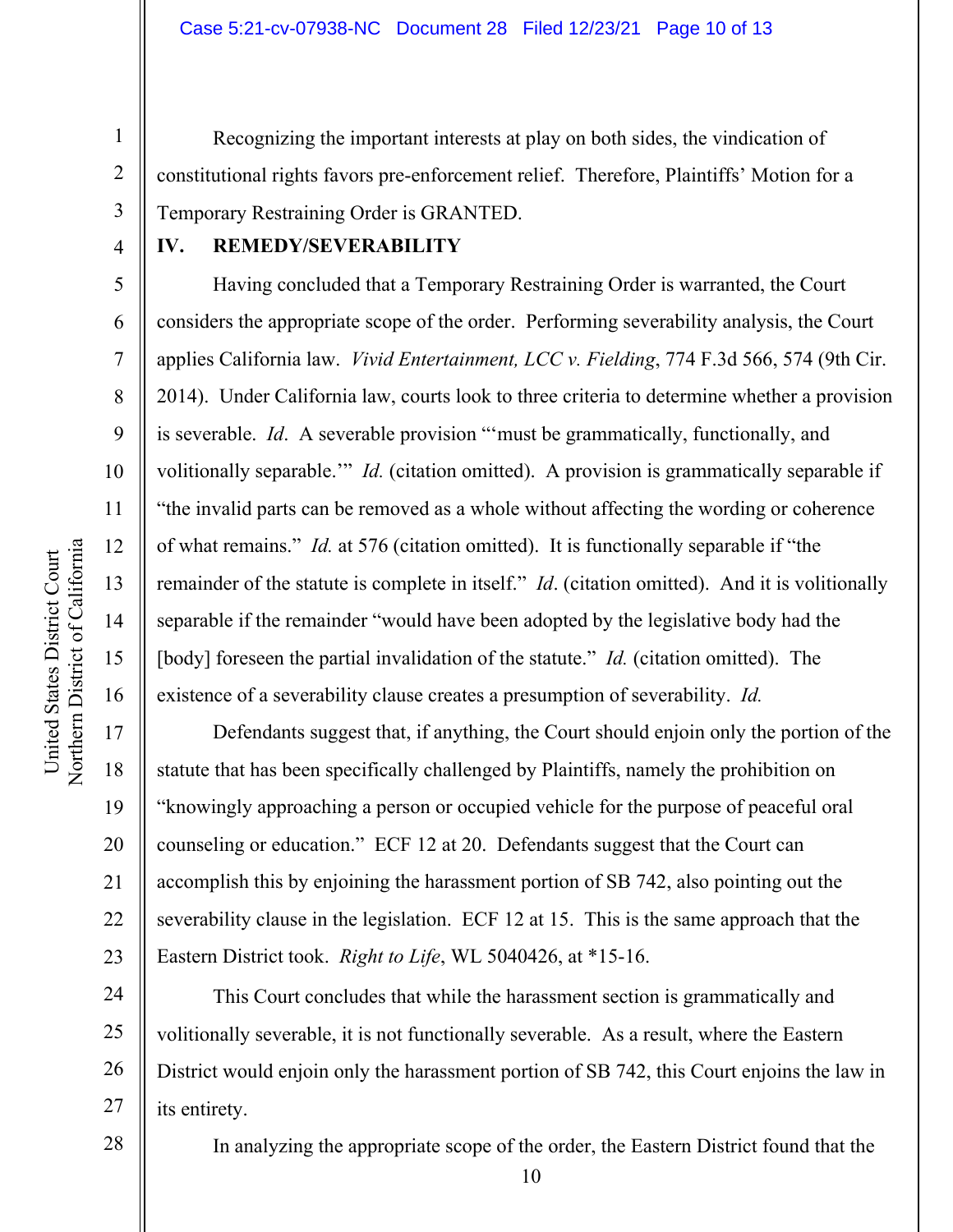plaintiff there had not sufficiently supported its request for an injunction of the entire law "including its prohibitions on obstructing, injuring, intimidating or interfering; none of which are challenged by plaintiff." *Id.* at \*26.

Given the seriousness of the public health emergency in which California finds itself, this more limited approach to relief has much to recommend it. Plaintiffs here acknowledge that striking the word harassment, as well as its definition, would go a long way towards remedying the harm done by SB 742. ECF 14 at 9. Also weighing strongly in favor of severability is the presence of a severability clause in the legislation. *See, e.g.*, *Barr v. American Ass'n. of Political Consultants*, 140 S. Ct. 2335, 2349 (2020) (noting that where Congress has enacted a severability clause, courts should adhere to it in the absence of "extraordinary circumstances."). But this Court differs with the Eastern District in its understanding of Plaintiffs' argument and in its understanding of exactly what SB 742 prohibits.

First, this Court does understand Plaintiffs to be challenging the entire law, not just the subsection related to harassment. Second, the Eastern District refers to SB 742's "prohibitions on obstructing, injuring, intimidating or interfering." *Right to Life*, WL 5040426, at \*15. But SB 742, as that court acknowledges elsewhere in its order, does not prohibit those acts themselves, instead it prohibits approaching with the purpose of doing those things within the buffer zone. As described above, there is no doubt that California could, and in many cases does, prohibit obstructing, injuring, intimidating, or interfering, and subjecting people to criminal penalties for those acts, whether at a vaccination cite or elsewhere. What SB 742 prohibits is approaching within 30 feet with the purpose of doing those things within 100 feet of any vaccination site.

24 25 26 27 28 This language raises a very real risk that speech will necessarily be chilled in the course of enforcement of this law, even in the absence of the overbroad harassment section. It is not at all clear how a given law enforcement official is supposed to determine, possibly from a significant distance, whether someone is approaching with the lawful purposes of educating or leafleting, as opposed to the unlawful purpose of

1

2

3

4

5

6

7

8

9

10

11

12

13

14

15

16

17

18

19

20

21

22

23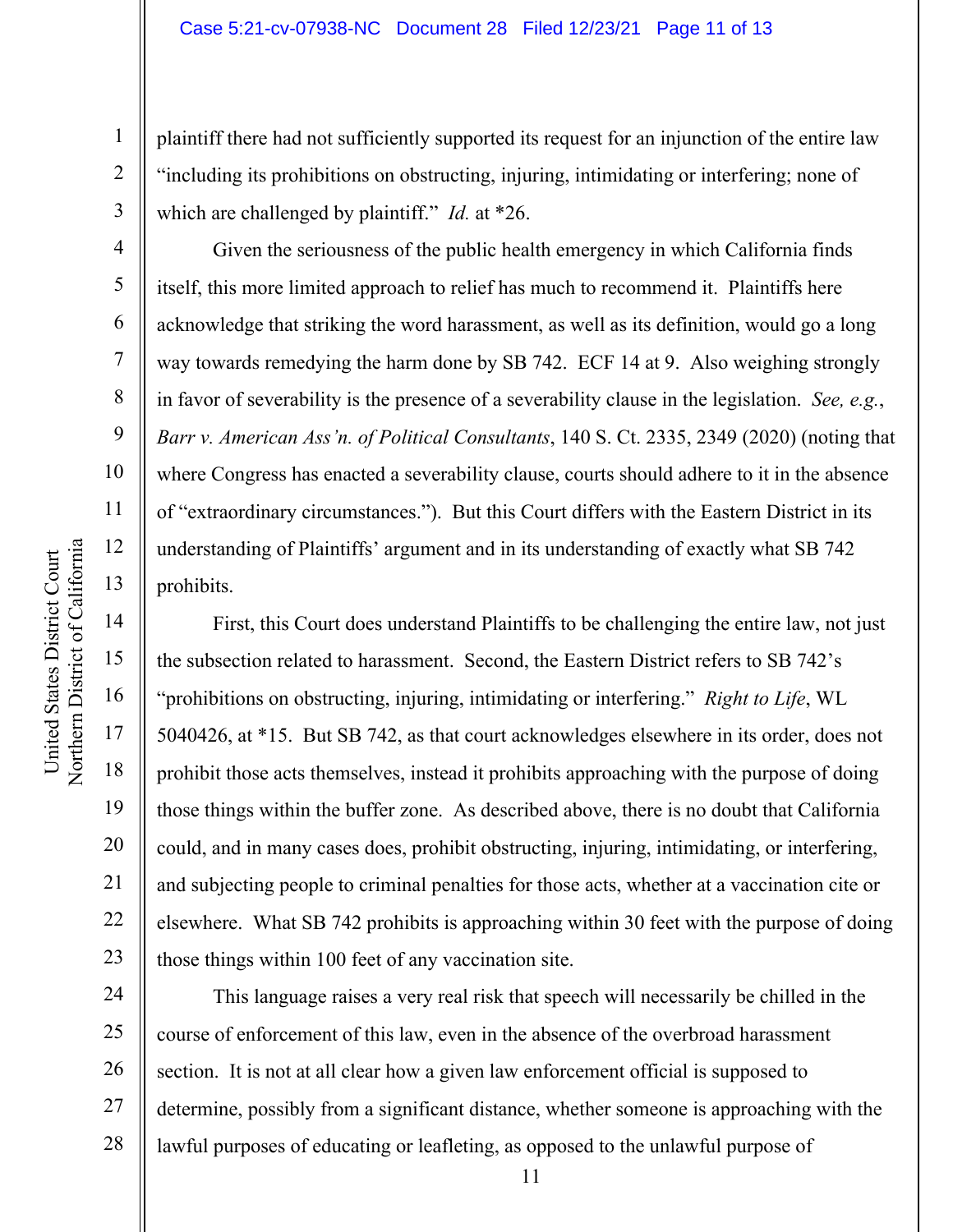intimidating or interfering. *See Garcia v. City of Los Angeles*, 11 F.4th 1113, 1123 (9th Cir. 2021) ("we must consider whether [the unconstitutional provisions] are necessary to the Provision's operation and purpose such that their absence would affect its enforcement and effectiveness as a practical matter as well as in the abstract.").

The Court finds the Ninth Circuit's analysis in *Acosta v. City of Costa Mesa*  instructive here. 718 F.3d 800, 806 (9th Cir. 2013). There, a plaintiff challenged a city ordinance making it a misdemeanor for members of the public who speak at City Council meetings to engage in "disorderly, insolent, or disruptive behavior. *Id.* The Ninth Circuit found the statute facially invalid because it failed to limit its prohibitions to actually disruptive behavior, enjoining some behavior that was merely rude. *Id.* at 807. The Ninth Circuit further concluded that merely excising the word 'insolent' from the ordinance would not save it because the Chief of Police testified that they relied on that provision in enforcing the ordinance. *Id.* at 821. As a result, the Ninth Circuit found that it was not functionally severable from the rest of the ordinance. *Id.* Importantly, this was the case even though the challenged ordinance in *Acosta* did include an explicit severability provision, just like in the present case. *Id.* at 817.

To be sure, the record here is less well developed than in *Acosta* as to how SB 742 is currently being enforced, and the extent of the law enforcement reliance on the unconstitutional harassment provision. But it stands to reason that the only meaningful way of ensuring that people do not approach each other with proscribed intents is to limit even lawful engagement. Even with harassment stricken, localities will need to maintain a buffer zone around vaccination sites to ensure that people are complying with the remaining provisions. The result of this could well be that protest will be discouraged within the zone, at the risk of criminal penalties. *See Harris*, 772 F.3d at 577-78 ("The concern that an overbroad statute deters protected speech is especially strong where, as here, the statute imposes criminal sanctions.") (internal citations omitted).

27 28 Mindful of the weighty issues at play on both sides, the Court concludes that SB 742 must be enjoined in its entirety to protect the First Amendment interests of Plaintiffs

1

2

3

4

5

6

7

8

9

10

11

12

13

14

15

16

17

18

19

20

21

22

23

24

25

26